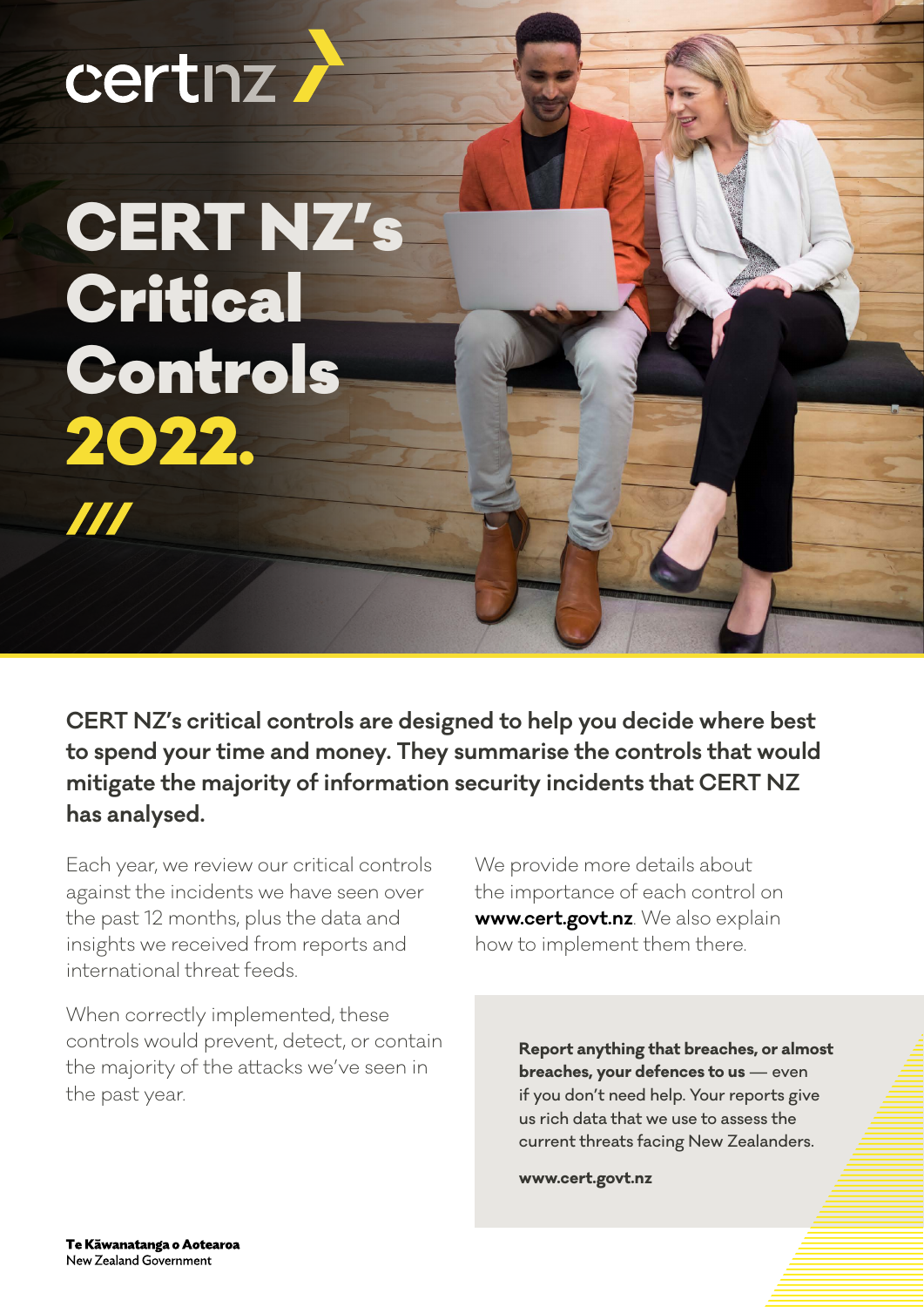# **Ten** critical controls 2022**.**

#### **01**

### **Patch your software and systems**

Keeping all software (from operating systems and applications to firewalls and routers) up-to-date continues to be one of the most cited controls in our list.

The majority of the advisories we released in 2021 were related to vulnerabilities that could be mitigated if the systems were patched in a timely manner.

#### **Implement multi-factor authentication and verification 02**

This control is focused around enforcing the use of multi-factor authentication (MFA), especially for accounts accessible from anywhere on the internet or accounts with administrative access.

We see a large number of reports relating to unauthorised access, which are often caused by weak credentials. Enforcing MFA is the most effective control for preventing unauthorised access.

We also see incidents where business processes lack a verification step. In this control we emphasis the importance of strong business processes.

#### **03**

#### **Provide and use a password manager**

Even with MFA in place, a strong unique password is still important. Giving your people the tools to make this easy increases the likelihood of them using strong passwords that are different for each system. It also makes it easier to manage shared passwords such as your business' social media accounts.

The important point of this control is that your organisation should be providing your staff with a password manager tool that works for them. Without the right tools, your staff won't be able to make strong passwords.

#### **04**

#### **Configure logging and alerting**

Logging and alerting are key to incident detection and investigation efforts. Having a central logging system, which contains feeds from all your endpoints, is the first step in having visibility of all activity in your environment.

The second step is identifying key events that alert you to incidents, and setting up actionable alerts to let you know when something unexpected happens.



## **05**

### **Asset Lifecycle Management**

Asset lifecycle management is a way to keep your view of your environment accurate and up-to-date. It tracks the software and hardware you have through each key stage - purchase or development, maintenance, and decommissioning.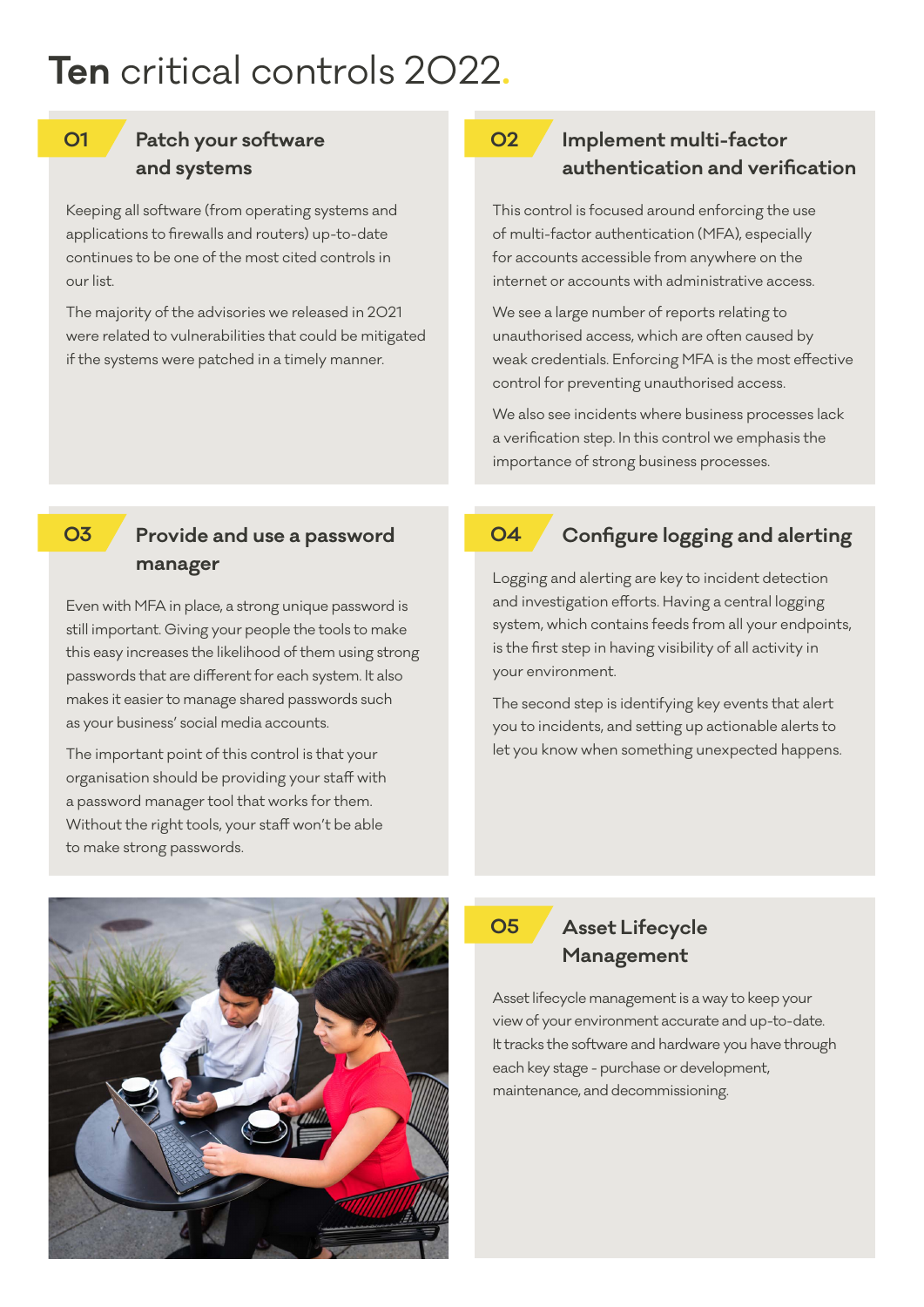#### **Implement and test backups 06**

Most organisations these days are reliant on their systems, and the data they hold. Significant disruption to the availability of this data can be devastating, whether it was caused by a cyber security incident, or simply an accident. In these situations, being able to restore from backup quickly makes all the difference.

Ransomware attacks are often highlighted in our quarterly reports because they happen regularly and have significant impacts to an organisation. Backups can reduce those impacts and allow your organisation to restore the lost data in the most cost-effective way.

Malware campaigns continue to cause significant disruption. Application control can prevent

unauthorised files, such as malware, from executing

Modern endpoint protection software can fulfil the intent of this control and give you visibility into potentially malicious activity in your environment. However you choose to implement this control, it gives your organisation greater protection against malware attacks such as ransomware.

**Implement Application control**



#### **08**

## **Enforce the principle of least privilege**

The principle of least privilege means granting users the minimum level of access they need to perform their job. This prevents users from either accidentally or intentionally making changes that can cause security incidents.

It also strongly reduces the risk an attacker can get very far into the system or network if they manage to steal a user's account credentials.

on your computer.

**07**

#### **Implement network 09 10 segmentation**

Network segmentation means breaking down your network into smaller segments and setting access controls to manage connections across them. It allows your organisation to set more granular security controls on the smaller networks that have critical data or systems.

Without effective network segmentation, attackers can move around your network and gain access to additional systems. Implementing network controls limits an attacker's access once they enter your network.

#### **Set secure defaults for macros**

Macros are small programmes that can be run in office productivity software, like Microsoft Office. Attackers often use macros for hiding malicious programmes. We noticed popular malware families, like Emotet, have been using macros to infect targets and spread.

Using secure defaults and configurations for macros in your organisation can prevent these incidents. If your organisation does not use macros, disabling macros entirely can protect your users from making a mistake. If your organisation does use macros, forcing them to run in sandboxed environments will reduce their impact and reach within your network.